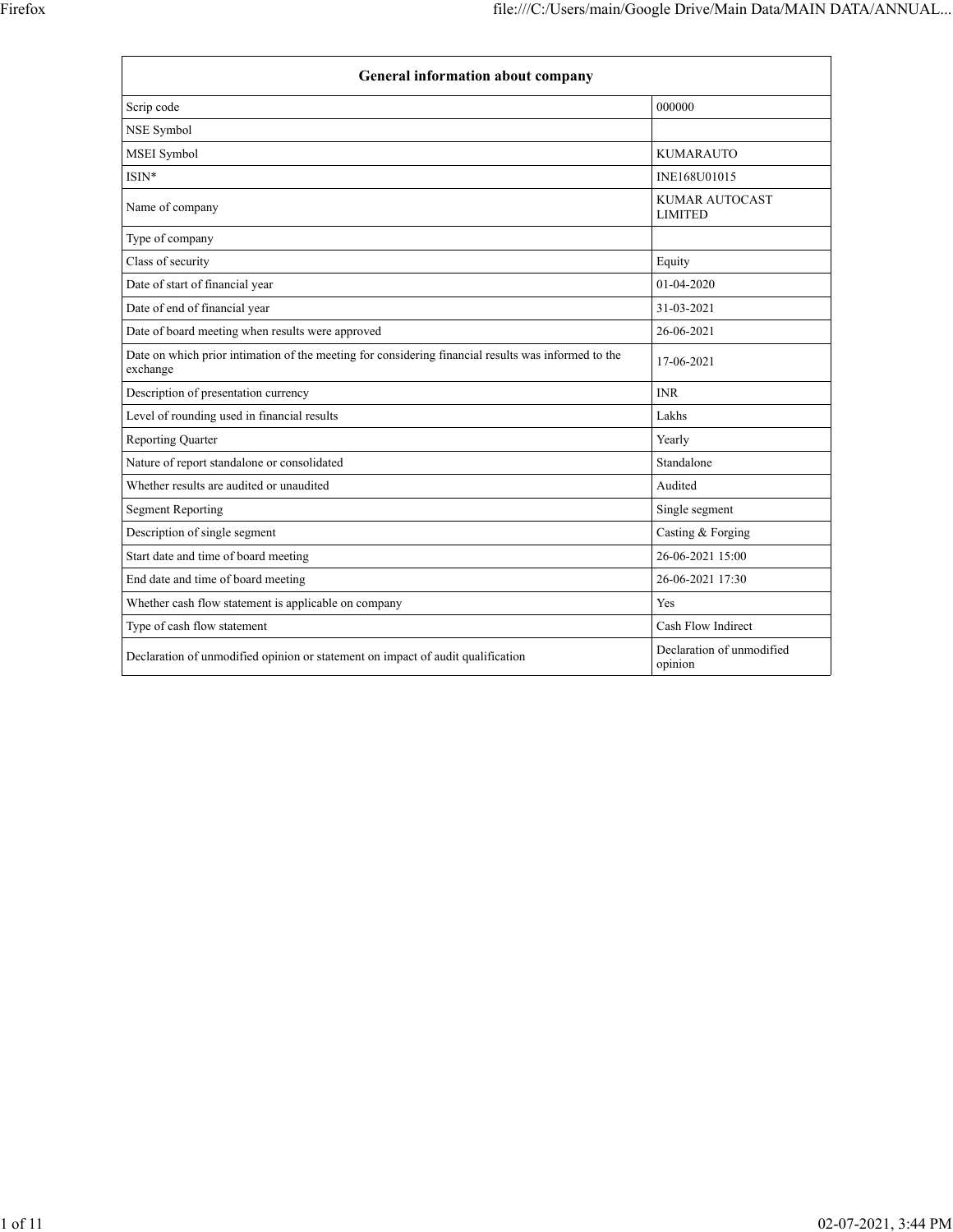| <b>Financial Results - Ind-AS</b>                                                                    |                                                                                                                                                                                               |                  |              |  |  |
|------------------------------------------------------------------------------------------------------|-----------------------------------------------------------------------------------------------------------------------------------------------------------------------------------------------|------------------|--------------|--|--|
|                                                                                                      | Year to date figures for current period<br>3 months/ 6 months ended (dd-<br><b>Particulars</b><br>ended (dd-mm-yyyy)<br>mm-yyyy)                                                              |                  |              |  |  |
| A                                                                                                    | Date of start of reporting period                                                                                                                                                             | $01 - 01 - 2021$ | 01-04-2020   |  |  |
| B                                                                                                    | Date of end of reporting period                                                                                                                                                               | 31-03-2021       | 31-03-2021   |  |  |
| $\mathcal{C}$                                                                                        | Whether results are audited or unaudited                                                                                                                                                      | Audited          | Audited      |  |  |
| D                                                                                                    | Nature of report standalone or consolidated                                                                                                                                                   | Standalone       | Standalone   |  |  |
| Part<br>1                                                                                            | Blue color marked fields are non-mandatory. For Consolidated Results, if the company has no figures for 3 months / 6<br>months ended, in such case zero shall be inserted in the said column. |                  |              |  |  |
| $\mathbf{1}$                                                                                         | Income                                                                                                                                                                                        |                  |              |  |  |
|                                                                                                      | Revenue from operations                                                                                                                                                                       | 1075.17          | 3793         |  |  |
|                                                                                                      | Other income                                                                                                                                                                                  | $-2.73$          | 2.56         |  |  |
|                                                                                                      | <b>Total income</b>                                                                                                                                                                           | 1072.44          | 3795.56      |  |  |
| $\boldsymbol{2}$                                                                                     | <b>Expenses</b>                                                                                                                                                                               |                  |              |  |  |
| (a)                                                                                                  | Cost of materials consumed                                                                                                                                                                    | 705.61           | 2236.66      |  |  |
| (b)                                                                                                  | Purchases of stock-in-trade                                                                                                                                                                   | $\mathbf{0}$     | $\mathbf{0}$ |  |  |
| Changes in inventories of finished goods, work-in-<br>$-16.62$<br>(c)<br>progress and stock-in-trade |                                                                                                                                                                                               | $-15.51$         |              |  |  |
| (d)                                                                                                  | Employee benefit expense                                                                                                                                                                      | 158.2            | 510.93       |  |  |
| (e)                                                                                                  | Finance costs                                                                                                                                                                                 | 12.11            | 46.94        |  |  |
| (f)                                                                                                  | Depreciation, depletion and amortisation expense                                                                                                                                              | 17.23            | 60.74        |  |  |
| (f)                                                                                                  | <b>Other Expenses</b>                                                                                                                                                                         |                  |              |  |  |
| $\mathbf{1}$                                                                                         | Power & Fuel                                                                                                                                                                                  | 148.77           | 528.2        |  |  |
| $\overline{2}$                                                                                       | Other Expenses                                                                                                                                                                                | 48.53            | 278.96       |  |  |
| 10                                                                                                   |                                                                                                                                                                                               |                  |              |  |  |
|                                                                                                      | <b>Total other expenses</b>                                                                                                                                                                   | 197.3            | 807.16       |  |  |
|                                                                                                      | <b>Total expenses</b>                                                                                                                                                                         | 1073.83          | 3646.92      |  |  |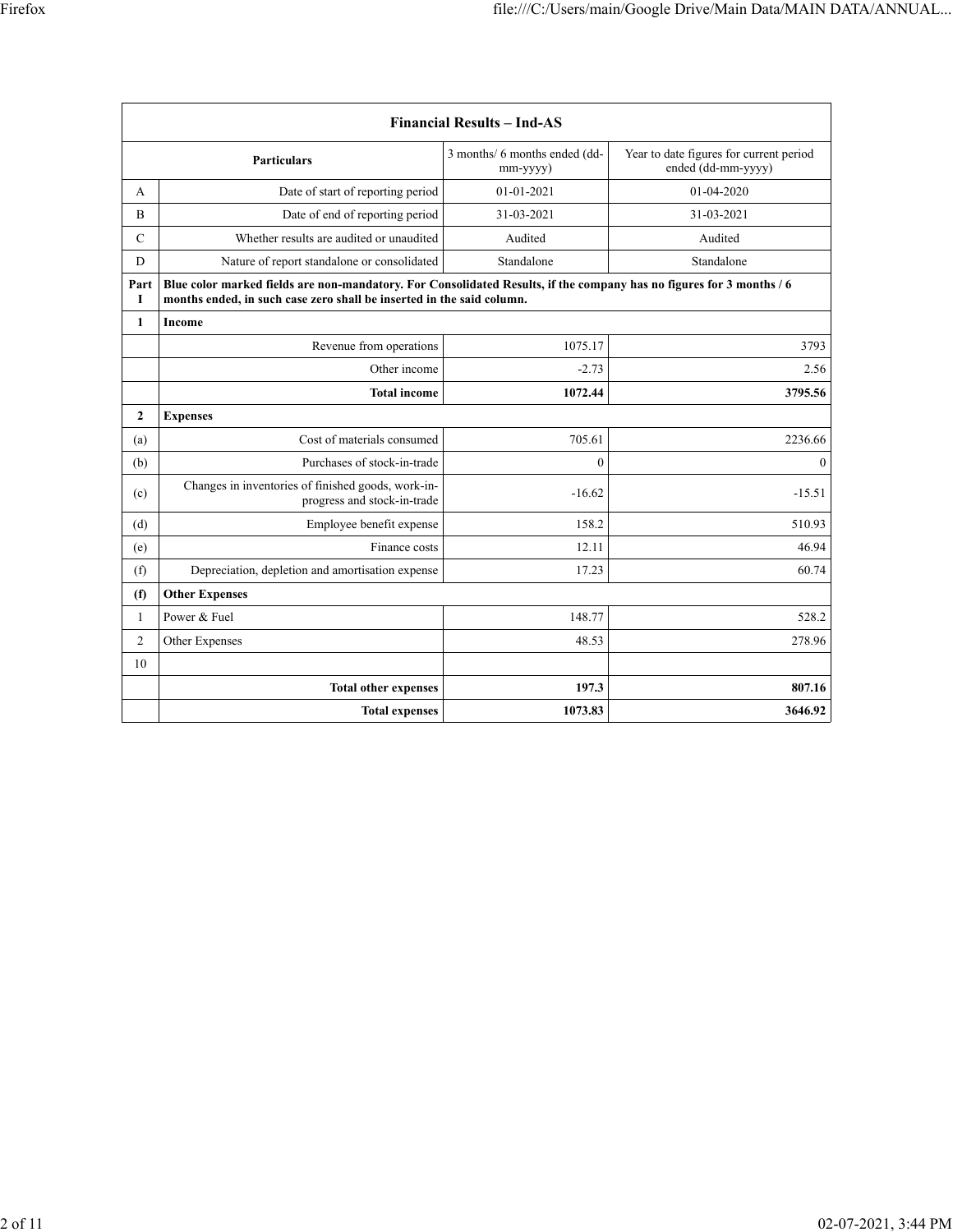| <b>Financial Results - Ind-AS</b> |                                                                                                                                                                                               |                                            |                                                               |
|-----------------------------------|-----------------------------------------------------------------------------------------------------------------------------------------------------------------------------------------------|--------------------------------------------|---------------------------------------------------------------|
|                                   | <b>Particulars</b>                                                                                                                                                                            | 3 months/ 6 months ended<br>$(dd-mm-yyyy)$ | Year to date figures for current<br>period ended (dd-mm-yyyy) |
| A                                 | Date of start of reporting period                                                                                                                                                             | $01 - 01 - 2021$                           | 01-04-2020                                                    |
| $\overline{B}$                    | Date of end of reporting period                                                                                                                                                               | 31-03-2021                                 | 31-03-2021                                                    |
| $\mathcal{C}$                     | Whether results are audited or unaudited                                                                                                                                                      | Audited                                    | Audited                                                       |
| D                                 | Nature of report standalone or consolidated                                                                                                                                                   | Standalone                                 | Standalone                                                    |
| Part<br>1                         | Blue color marked fields are non-mandatory. For Consolidated Results, if the company has no figures for 3 months / 6<br>months ended, in such case zero shall be inserted in the said column. |                                            |                                                               |
| 3                                 | Total profit before exceptional items and tax                                                                                                                                                 | $-1.39$                                    | 148.64                                                        |
| 4                                 | Exceptional items                                                                                                                                                                             | $\mathbf{0}$                               | $\mathbf{0}$                                                  |
| 5                                 | Total profit before tax                                                                                                                                                                       | $-1.39$                                    | 148.64                                                        |
| 7                                 | <b>Tax expense</b>                                                                                                                                                                            |                                            |                                                               |
| 8                                 | Current tax                                                                                                                                                                                   | 5.56                                       | 44.05                                                         |
| 9                                 | Deferred tax                                                                                                                                                                                  | $-9.29$                                    | $-10.02$                                                      |
| 10                                | <b>Total tax expenses</b>                                                                                                                                                                     | $-3.73$                                    | 34.03                                                         |
| 11                                | Net movement in regulatory deferral account balances related to<br>profit or loss and the related deferred tax movement                                                                       | $\mathbf{0}$                               | $\mathbf{0}$                                                  |
| 14                                | Net Profit Loss for the period from continuing operations                                                                                                                                     | 2.34                                       | 114.61                                                        |
| 15                                | Profit (loss) from discontinued operations before tax                                                                                                                                         | $\mathbf{0}$                               | $\boldsymbol{0}$                                              |
| 16                                | Tax expense of discontinued operations                                                                                                                                                        | $\mathbf{0}$                               | $\boldsymbol{0}$                                              |
| 17                                | Net profit (loss) from discontinued operation after tax                                                                                                                                       | $\theta$                                   | $\mathbf{0}$                                                  |
| 19                                | Share of profit (loss) of associates and joint ventures accounted<br>for using equity method                                                                                                  | $\theta$                                   | $\mathbf{0}$                                                  |
| 21                                | Total profit (loss) for period                                                                                                                                                                | 2.34                                       | 114.61                                                        |
| 22                                | Other comprehensive income net of taxes                                                                                                                                                       | $-15.8$                                    | $-15.8$                                                       |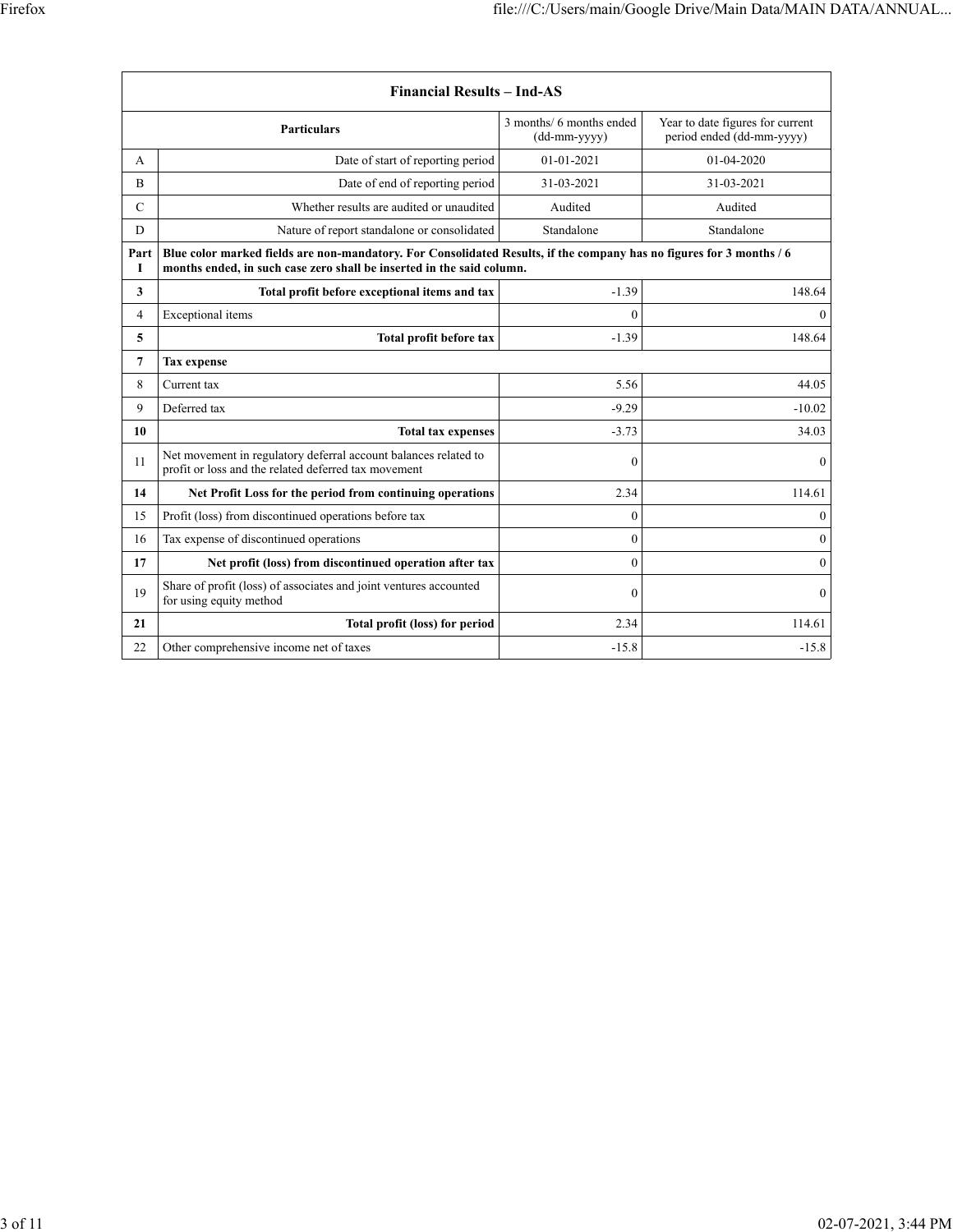|           | <b>Financial Results - Ind-AS</b>                                                                                                                                                             |                                            |                                                               |  |  |
|-----------|-----------------------------------------------------------------------------------------------------------------------------------------------------------------------------------------------|--------------------------------------------|---------------------------------------------------------------|--|--|
|           | <b>Particulars</b>                                                                                                                                                                            | 3 months/ 6 months ended<br>$(dd-mm-yyyy)$ | Year to date figures for current period<br>ended (dd-mm-yyyy) |  |  |
| А         | Date of start of reporting period                                                                                                                                                             | 01-01-2021                                 | 01-04-2020                                                    |  |  |
| B         | Date of end of reporting period                                                                                                                                                               | 31-03-2021                                 | 31-03-2021                                                    |  |  |
| C         | Whether results are audited or unaudited                                                                                                                                                      | Audited                                    | Audited                                                       |  |  |
| D         | Nature of report standalone or consolidated                                                                                                                                                   | Standalone                                 | Standalone                                                    |  |  |
| Part<br>1 | Blue color marked fields are non-mandatory. For Consolidated Results, if the company has no figures for 3 months / 6<br>months ended, in such case zero shall be inserted in the said column. |                                            |                                                               |  |  |
| 23        | <b>Total Comprehensive Income for the period</b>                                                                                                                                              | $-13.46$                                   | 98.81                                                         |  |  |
| 24        | Total profit or loss, attributable to                                                                                                                                                         |                                            |                                                               |  |  |
|           | Profit or loss, attributable to owners of parent                                                                                                                                              |                                            |                                                               |  |  |
|           | Total profit or loss, attributable to non-controlling interests                                                                                                                               |                                            |                                                               |  |  |
| 25        | Total Comprehensive income for the period attributable to                                                                                                                                     |                                            |                                                               |  |  |
|           | Comprehensive income for the period attributable to owners<br>of parent                                                                                                                       | $\boldsymbol{0}$                           | $\theta$                                                      |  |  |
|           | Total comprehensive income for the period attributable to<br>owners of parent non-controlling interests                                                                                       | $\mathbf{0}$                               | $\mathbf{0}$                                                  |  |  |
| 26        | Details of equity share capital                                                                                                                                                               |                                            |                                                               |  |  |
|           | Paid-up equity share capital                                                                                                                                                                  | 1037.4                                     | 1037.4                                                        |  |  |
|           | Face value of equity share capital                                                                                                                                                            | 10                                         | 10                                                            |  |  |
| 27        | <b>Details of debt securities</b>                                                                                                                                                             |                                            |                                                               |  |  |
| 28        | Reserves excluding revaluation reserve                                                                                                                                                        |                                            | 302.45                                                        |  |  |
| 29        | <b>Earnings per share</b>                                                                                                                                                                     |                                            |                                                               |  |  |
| i         | Earnings per equity share for continuing operations                                                                                                                                           |                                            |                                                               |  |  |
|           | Basic earnings (loss) per share from continuing operations                                                                                                                                    | 0.02                                       | 1.1                                                           |  |  |
|           | Diluted earnings (loss) per share from continuing operations                                                                                                                                  | 0.02                                       | 1.1                                                           |  |  |
| ii        | Earnings per equity share for discontinued operations                                                                                                                                         |                                            |                                                               |  |  |
|           | Basic earnings (loss) per share from discontinued operations                                                                                                                                  | $\boldsymbol{0}$                           | $\boldsymbol{0}$                                              |  |  |
|           | Diluted earnings (loss) per share from discontinued operations                                                                                                                                | $\theta$                                   | $\boldsymbol{0}$                                              |  |  |
| ii        | Earnings per equity share                                                                                                                                                                     |                                            |                                                               |  |  |
|           | Basic earnings (loss) per share from continuing and<br>discontinued operations                                                                                                                | 0.02                                       | 1.1                                                           |  |  |
|           | Diluted earnings (loss) per share from continuing and<br>discontinued operations                                                                                                              | 0.02                                       | 1.1                                                           |  |  |
| 30        | Debt equity ratio                                                                                                                                                                             |                                            |                                                               |  |  |
| 31        | Debt service coverage ratio                                                                                                                                                                   |                                            |                                                               |  |  |
| 32        | Interest service coverage ratio                                                                                                                                                               |                                            |                                                               |  |  |
| 33        | Disclosure of notes on financial results                                                                                                                                                      |                                            |                                                               |  |  |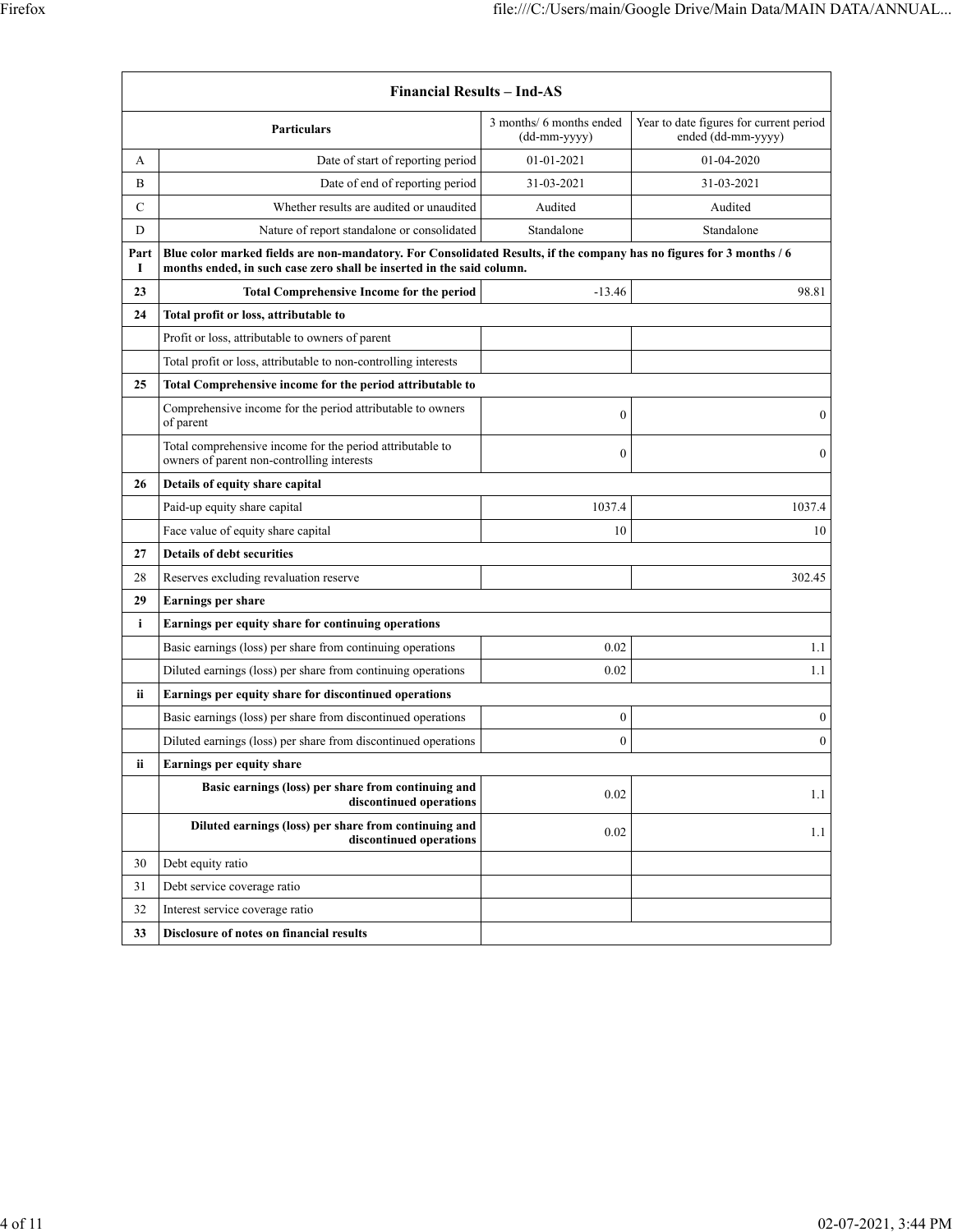|                | <b>Statement of Asset and Liabilities</b>         |                                 |  |
|----------------|---------------------------------------------------|---------------------------------|--|
|                | Particulars                                       | Current year ended (dd-mm-yyyy) |  |
|                | Date of start of reporting period                 | 01-04-2020                      |  |
|                | Date of end of reporting period                   | 31-03-2021                      |  |
|                | Whether results are audited or unaudited          | Audited                         |  |
|                | Nature of report standalone or consolidated       | Standalone                      |  |
|                | <b>Assets</b>                                     |                                 |  |
| 1              | <b>Non-current assets</b>                         |                                 |  |
|                | Property, plant and equipment                     | 500.88                          |  |
|                | Capital work-in-progress                          | $\mathbf{0}$                    |  |
|                | Investment property                               | $\mathbf{0}$                    |  |
|                | Goodwill                                          | $\mathbf{0}$                    |  |
|                | Other intangible assets                           | $\boldsymbol{0}$                |  |
|                | Intangible assets under development               | $\boldsymbol{0}$                |  |
|                | Biological assets other than bearer plants        | $\boldsymbol{0}$                |  |
|                | Investments accounted for using equity method     | $\mathbf{0}$                    |  |
|                | <b>Non-current financial assets</b>               |                                 |  |
|                | Non-current investments                           | $\boldsymbol{0}$                |  |
|                | Trade receivables, non-current                    | $\boldsymbol{0}$                |  |
|                | Loans, non-current                                | $\theta$                        |  |
|                | Other non-current financial assets                | 76.79                           |  |
|                | <b>Total non-current financial assets</b>         | 76.79                           |  |
|                | Deferred tax assets (net)                         | $\mathbf{0}$                    |  |
|                | Other non-current assets                          | $\theta$                        |  |
|                | <b>Total non-current assets</b>                   | 577.67                          |  |
| $\overline{c}$ | <b>Current assets</b>                             |                                 |  |
|                | Inventories                                       | 144.36                          |  |
|                | <b>Current financial asset</b>                    |                                 |  |
|                | Current investments                               | $\boldsymbol{0}$                |  |
|                | Trade receivables, current                        | 1367.67                         |  |
|                | Cash and cash equivalents                         | 332.46                          |  |
|                | Bank balance other than cash and cash equivalents | $\mathbf{0}$                    |  |
|                | Loans, current                                    | $\mathbf{0}$                    |  |
|                | Other current financial assets                    | $\mathbf{0}$                    |  |
|                | <b>Total current financial assets</b>             | 1700.13                         |  |
|                | Current tax assets (net)                          | 8.87                            |  |
|                | Other current assets                              | 23.42                           |  |
|                | <b>Total current assets</b>                       | 1876.78                         |  |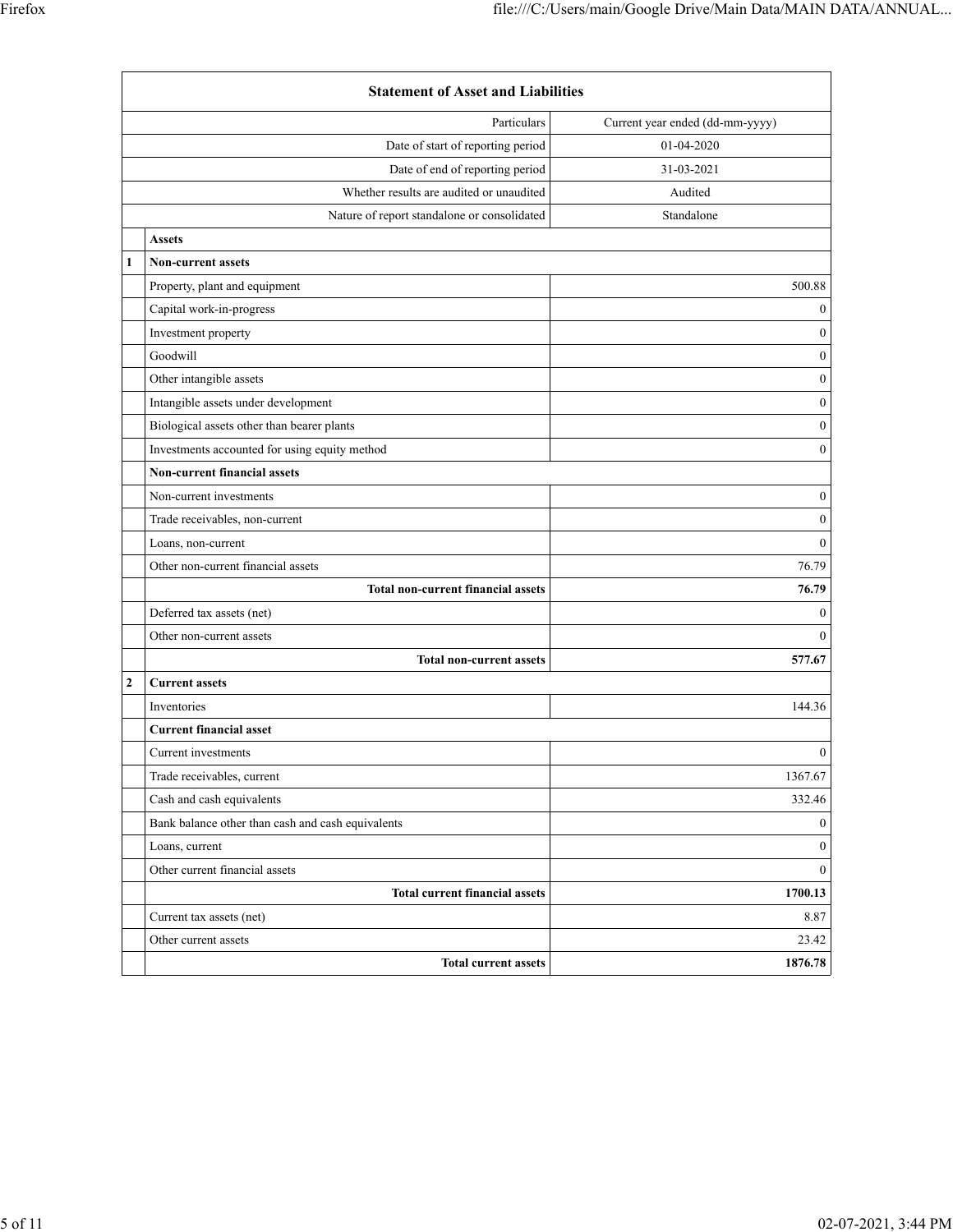|                | <b>Statement of Asset and Liabilities</b>                                                 |                                 |  |  |
|----------------|-------------------------------------------------------------------------------------------|---------------------------------|--|--|
|                | Particulars                                                                               | Current year ended (dd-mm-yyyy) |  |  |
|                | Date of start of reporting period                                                         | 01-04-2020                      |  |  |
|                | Date of end of reporting period                                                           | 31-03-2021                      |  |  |
|                | Whether results are audited or unaudited                                                  | Audited                         |  |  |
|                | Nature of report standalone or consolidated                                               | Standalone                      |  |  |
| 3              | Non-current assets classified as held for sale                                            | $\boldsymbol{0}$                |  |  |
| $\overline{4}$ | Regulatory deferral account debit balances and related deferred tax Assets                | $\mathbf{0}$                    |  |  |
|                | <b>Total assets</b>                                                                       | 2454.45                         |  |  |
|                | <b>Equity and liabilities</b>                                                             |                                 |  |  |
|                | <b>Equity</b>                                                                             |                                 |  |  |
|                | Equity attributable to owners of parent                                                   |                                 |  |  |
|                | Equity share capital                                                                      | 1037.4                          |  |  |
|                | Other equity                                                                              | 302.42                          |  |  |
|                | Total equity attributable to owners of parent                                             | 1339.82                         |  |  |
|                | Non controlling interest                                                                  |                                 |  |  |
|                | <b>Total equity</b>                                                                       | 1339.82                         |  |  |
|                | <b>Liabilities</b>                                                                        |                                 |  |  |
|                | <b>Non-current liabilities</b>                                                            |                                 |  |  |
|                | <b>Non-current financial liabilities</b>                                                  |                                 |  |  |
|                | Borrowings, non-current                                                                   | 105.67                          |  |  |
|                | Trade payables, non-current                                                               | $\mathbf{0}$                    |  |  |
|                | Other non-current financial liabilities                                                   | $\theta$                        |  |  |
|                | <b>Total non-current financial liabilities</b>                                            | 105.67                          |  |  |
|                | Provisions, non-current                                                                   | 34.88                           |  |  |
|                | Deferred tax liabilities (net)                                                            | 24.09                           |  |  |
|                | Deferred government grants, Non-current                                                   | $\mathbf{0}$                    |  |  |
|                | Other non-current liabilities                                                             | $\theta$                        |  |  |
|                | <b>Total non-current liabilities</b>                                                      | 164.64                          |  |  |
|                | <b>Current liabilities</b>                                                                |                                 |  |  |
|                | <b>Current financial liabilities</b>                                                      |                                 |  |  |
|                | Borrowings, current                                                                       | 428.85                          |  |  |
|                | Trade payables, current                                                                   | 176.02                          |  |  |
|                | Other current financial liabilities                                                       | 212.54                          |  |  |
|                | <b>Total current financial liabilities</b>                                                | 817.41                          |  |  |
|                | Other current liabilities                                                                 | 120.35                          |  |  |
|                | Provisions, current                                                                       | 12.23                           |  |  |
|                | Current tax liabilities (Net)                                                             | $\boldsymbol{0}$                |  |  |
|                | Deferred government grants, Current                                                       | $\theta$                        |  |  |
|                | <b>Total current liabilities</b>                                                          | 949.99                          |  |  |
| 3              | Liabilities directly associated with assets in disposal group classified as held for sale | $\boldsymbol{0}$                |  |  |
| $\overline{4}$ | Regulatory deferral account credit balances and related deferred tax liability            | $\theta$                        |  |  |
|                | <b>Total liabilities</b>                                                                  | 1114.63                         |  |  |
|                | <b>Total equity and liabilites</b>                                                        | 2454.45                         |  |  |
|                | Disclosure of notes on assets and liabilities                                             |                                 |  |  |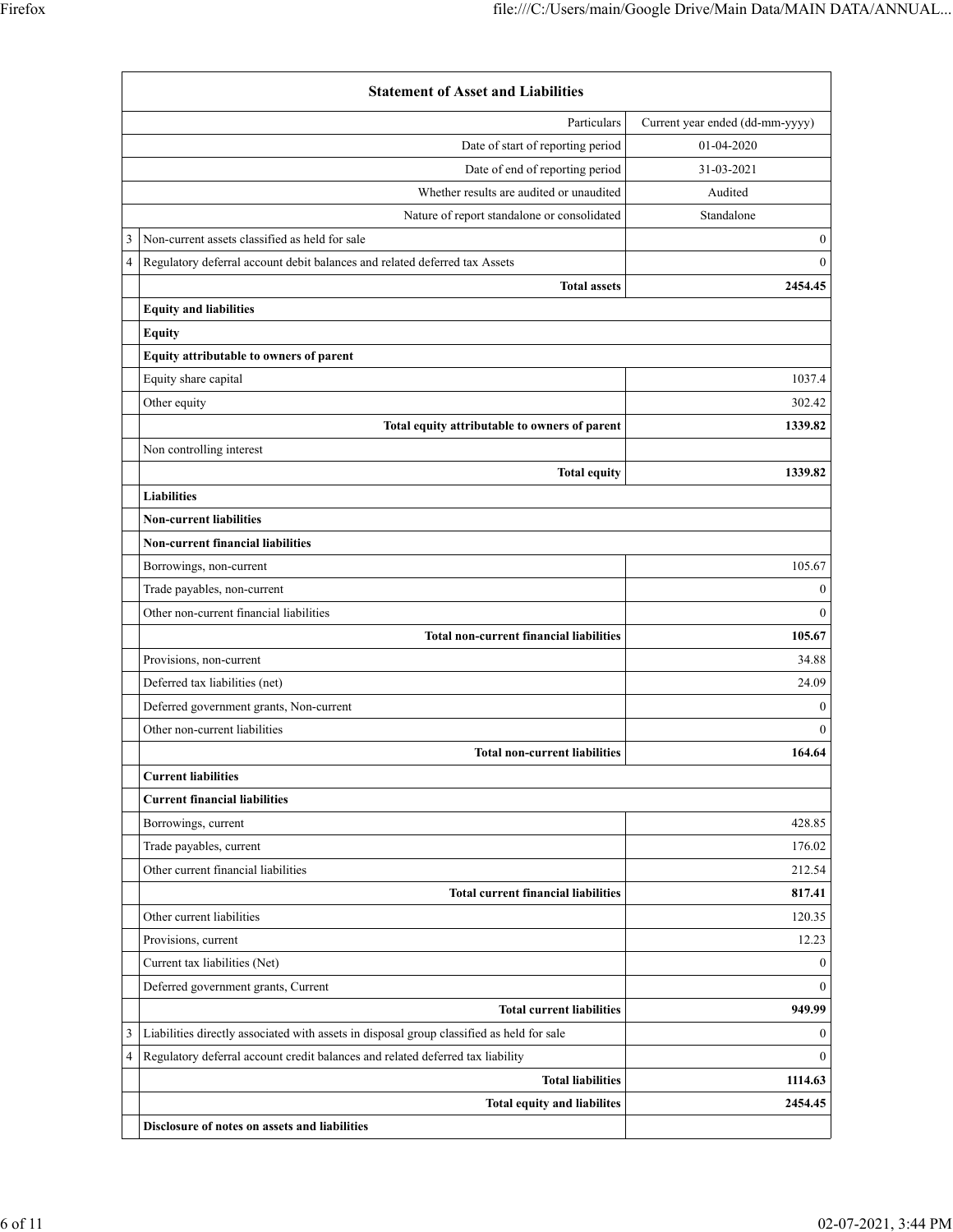|                  | Format for Reporting Segmenet wise Revenue, Results and Capital Employed along with the company results |                                          |                                                               |  |
|------------------|---------------------------------------------------------------------------------------------------------|------------------------------------------|---------------------------------------------------------------|--|
|                  | <b>Particulars</b>                                                                                      | 3 months/ 6 month ended (dd-<br>mm-yyyy) | Year to date figures for current period ended<br>(dd-mm-yyyy) |  |
|                  | Date of start of reporting period                                                                       | 01-01-2021                               | 01-04-2020                                                    |  |
|                  | Date of end of reporting period                                                                         | 31-03-2021                               | 31-03-2021                                                    |  |
|                  | Whether accounts are audited or unaudited                                                               | Audited                                  | Audited                                                       |  |
|                  | Nature of report standalone or consolidated                                                             | Standalone                               | Standalone                                                    |  |
| 1                | <b>Segment Revenue (Income)</b>                                                                         |                                          |                                                               |  |
|                  | (net sale/income from each segment should be disclosed)                                                 |                                          |                                                               |  |
|                  | <b>Total Segment Revenue</b>                                                                            |                                          |                                                               |  |
|                  | Less: Inter segment revenue                                                                             |                                          |                                                               |  |
|                  | <b>Revenue from operations</b>                                                                          |                                          |                                                               |  |
| $\boldsymbol{2}$ | <b>Segment Result</b>                                                                                   |                                          |                                                               |  |
|                  | Profit $(+)$ / Loss (-) before tax and interest from each segment                                       |                                          |                                                               |  |
|                  | <b>Total Profit before tax</b>                                                                          |                                          |                                                               |  |
|                  | i. Finance cost                                                                                         |                                          |                                                               |  |
|                  | ii. Other Unallocable Expenditure net off<br><b>Unallocable income</b>                                  |                                          |                                                               |  |
|                  | <b>Profit before tax</b>                                                                                |                                          |                                                               |  |
| 3                | (Segment Asset - Segment Liabilities)                                                                   |                                          |                                                               |  |
|                  | <b>Segment Asset</b>                                                                                    |                                          |                                                               |  |
|                  | <b>Total Segment Asset</b>                                                                              |                                          |                                                               |  |
|                  | <b>Un-allocable Assets</b>                                                                              |                                          |                                                               |  |
|                  | <b>Net Segment Asset</b>                                                                                |                                          |                                                               |  |
| 4                | <b>Segment Liabilities</b>                                                                              |                                          |                                                               |  |
|                  | <b>Segment Liabilities</b>                                                                              |                                          |                                                               |  |
|                  | <b>Total Segment Liabilities</b>                                                                        |                                          |                                                               |  |
|                  | <b>Un-allocable Liabilities</b>                                                                         |                                          |                                                               |  |
|                  | <b>Net Segment Liabilities</b>                                                                          |                                          |                                                               |  |
|                  | <b>Disclosure of notes on segments</b>                                                                  |                                          |                                                               |  |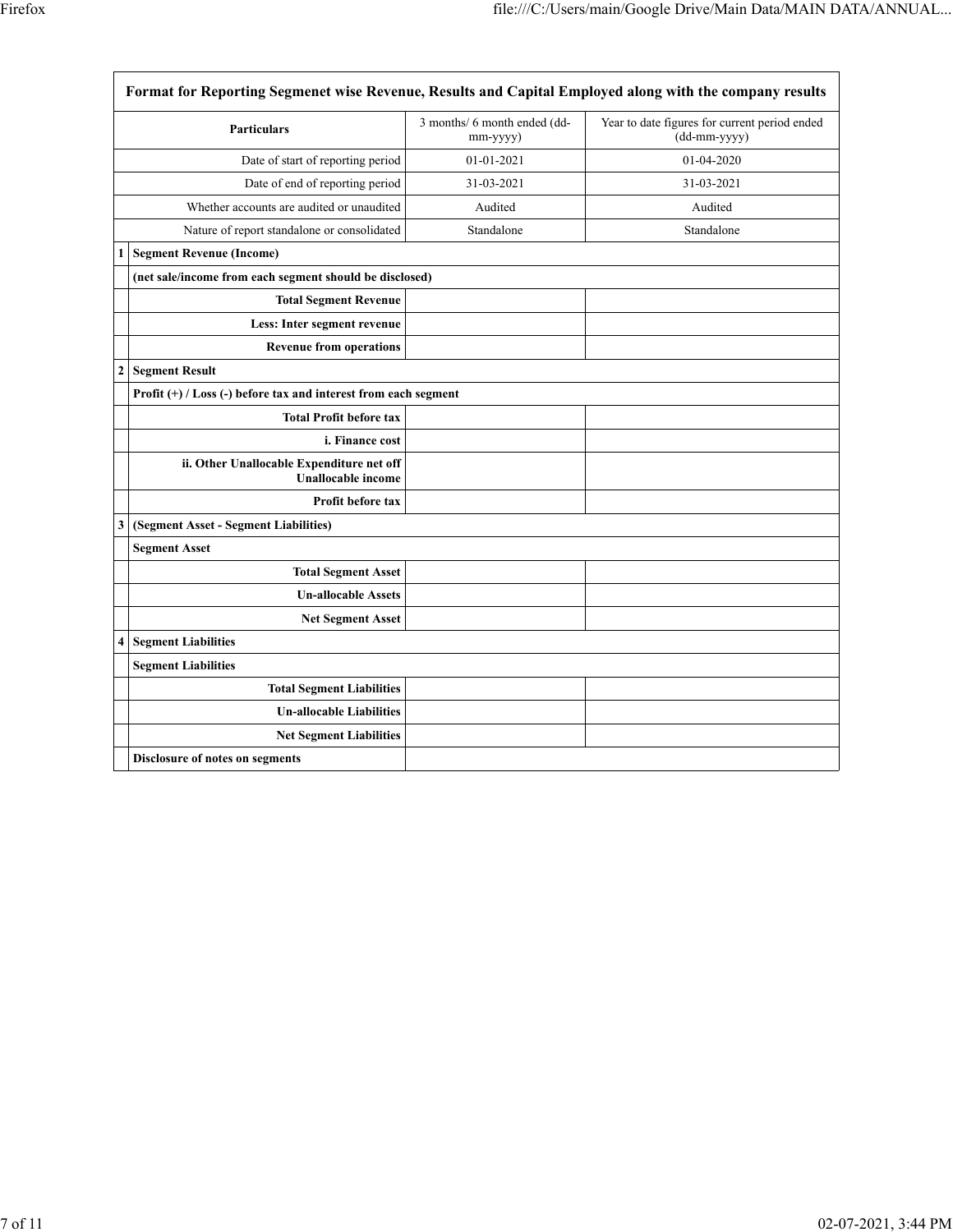| <b>Cash flow statement, indirect</b> |                                                                                                            |                             |
|--------------------------------------|------------------------------------------------------------------------------------------------------------|-----------------------------|
|                                      | Particulars                                                                                                | Year ended (dd-mm-<br>yyyy) |
| A                                    | Date of start of reporting period                                                                          | 01-04-2020                  |
| В                                    | Date of end of reporting period                                                                            | 31-03-2021                  |
| C                                    | Whether results are audited or unaudited                                                                   | Audited                     |
| D                                    | Nature of report standalone or consolidated                                                                | Standalone                  |
| Part<br>I                            | Blue color marked fields are non-mandatory.                                                                |                             |
|                                      | <b>Statement of cash flows [Abstract]</b>                                                                  |                             |
|                                      | Cash flows from used in operating activities [Abstract]                                                    |                             |
|                                      | Profit before tax                                                                                          | 148.64                      |
|                                      | Adjustments for reconcile profit (loss) [Abstract]                                                         |                             |
|                                      | Adjustments for finance costs                                                                              | $\theta$                    |
|                                      | Adjustments for decrease (increase) in inventories                                                         | $-19.17$                    |
|                                      | Adjustments for decrease (increase) in trade receivables, current                                          | 85.17                       |
|                                      | Adjustments for decrease (increase) in trade receivables, non-current                                      | $\Omega$                    |
|                                      | Adjustments for decrease (increase) in other current assets                                                | $-4.41$                     |
|                                      | Adjustments for decrease (increase) in other non-current assets                                            | $\Omega$                    |
|                                      | Adjustments for other financial assets, non-current                                                        | 4.13                        |
|                                      | Adjustments for other financial assets, current                                                            | $-4.85$                     |
|                                      | Adjustments for other bank balances                                                                        | $\Omega$                    |
|                                      | Adjustments for increase (decrease) in trade payables, current                                             | $-82.75$                    |
|                                      | Adjustments for increase (decrease) in trade payables, non-current                                         | $\theta$                    |
|                                      | Adjustments for increase (decrease) in other current liabilities                                           | 46.02                       |
|                                      | Adjustments for increase (decrease) in other non-current liabilities                                       | $\theta$                    |
|                                      | Adjustments for depreciation and amortisation expense                                                      | 60.74                       |
|                                      | Adjustments for impairment loss reversal of impairment loss recognised in profit or loss                   | $\boldsymbol{0}$            |
|                                      | Adjustments for provisions, current                                                                        | $\mathbf{0}$                |
|                                      | Adjustments for provisions, non-current                                                                    | $\boldsymbol{0}$            |
|                                      | Adjustments for other financial liabilities, current                                                       | 154.85                      |
|                                      | Adjustments for other financial liabilities, non-current                                                   | $\mathbf{0}$                |
|                                      | Adjustments for unrealised foreign exchange losses gains                                                   | $\mathbf{0}$                |
|                                      | Adjustments for dividend income                                                                            | $\boldsymbol{0}$            |
|                                      | Adjustments for interest income                                                                            | $\mathbf{0}$                |
|                                      | Adjustments for share-based payments                                                                       | $\mathbf{0}$                |
|                                      | Adjustments for fair value losses (gains)                                                                  | $-21.12$                    |
|                                      | Adjustments for undistributed profits of associates                                                        | $\bf{0}$                    |
|                                      | Other adjustments for which cash effects are investing or financing cash flow                              | $\mathbf{0}$                |
|                                      | Other adjustments to reconcile profit (loss)                                                               | $-1.5$                      |
|                                      | Other adjustments for non-cash items                                                                       | $\mathbf{0}$                |
|                                      | Share of profit and loss from partnership firm or association of persons or limited liability partnerships | $\mathbf{0}$                |
|                                      | Total adjustments for reconcile profit (loss)                                                              | 217.11                      |
|                                      | Net cash flows from (used in) operations                                                                   | 365.75                      |
|                                      | Dividends received                                                                                         | $\mathbf{0}$                |
|                                      | Interest paid                                                                                              | 46.94                       |
|                                      | Interest received                                                                                          | $-6.48$                     |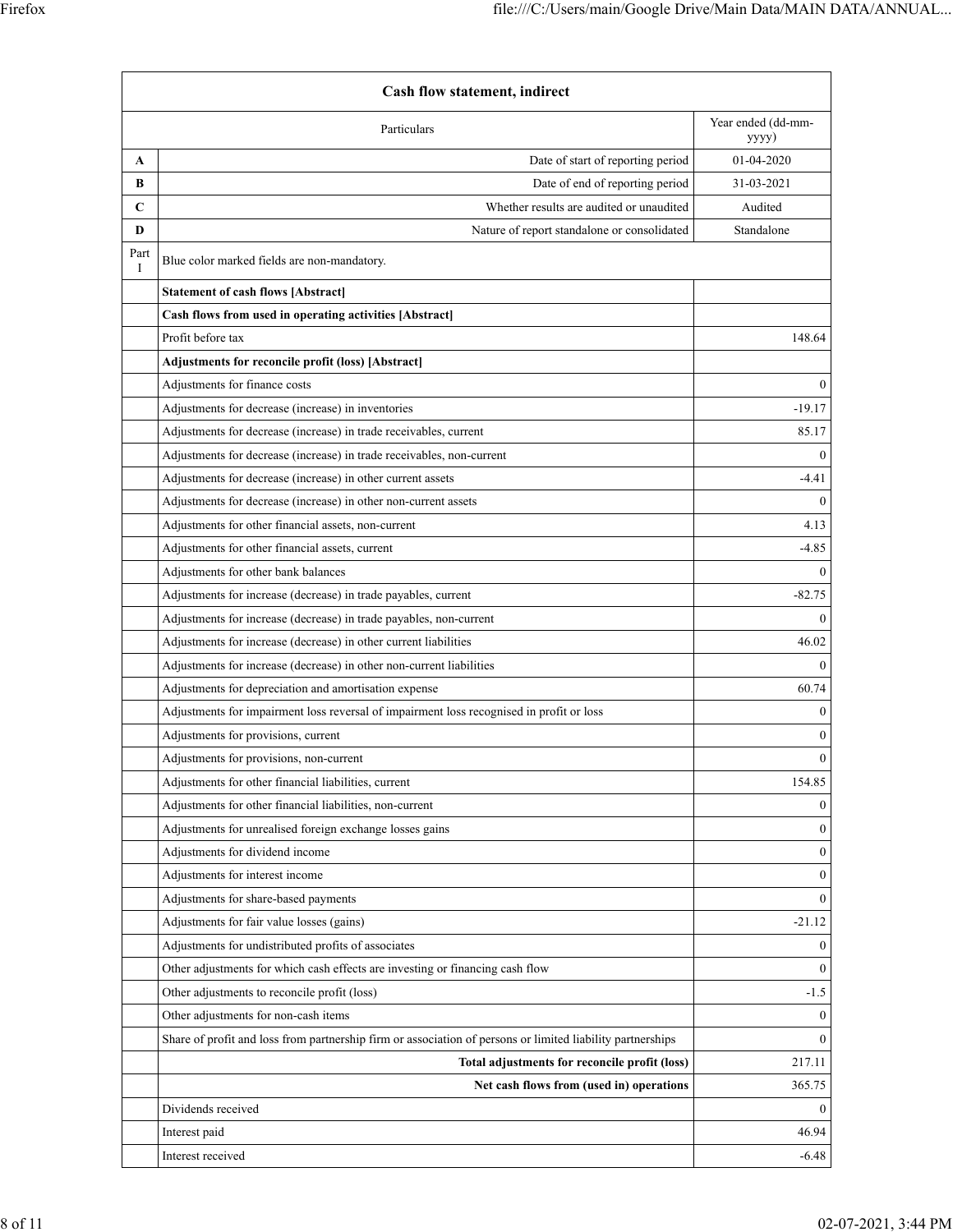| Income taxes paid (refund)                                                                                             | $-47.68$         |
|------------------------------------------------------------------------------------------------------------------------|------------------|
| Other inflows (outflows) of cash                                                                                       | 0                |
| Net cash flows from (used in) operating activities                                                                     | 360.01           |
| Cash flows from used in investing activities [Abstract]                                                                |                  |
| Cash flows from losing control of subsidiaries or other businesses                                                     | $\boldsymbol{0}$ |
| Cash flows used in obtaining control of subsidiaries or other businesses                                               | $\mathbf{0}$     |
| Other cash receipts from sales of equity or debt instruments of other entities                                         | $\mathbf{0}$     |
| Other cash payments to acquire equity or debt instruments of other entities                                            | $\boldsymbol{0}$ |
| Other cash receipts from sales of interests in joint ventures                                                          | $\boldsymbol{0}$ |
| Other cash payments to acquire interests in joint ventures                                                             | $\boldsymbol{0}$ |
| Cash receipts from share of profits of partnership firm or association of persons or limited liability<br>partnerships | $\boldsymbol{0}$ |
| Cash payment for investment in partnership firm or association of persons or limited liability<br>partnerships         | $\mathbf{0}$     |
| Proceeds from sales of property, plant and equipment                                                                   | 8.85             |
| Purchase of property, plant and equipment                                                                              | $\boldsymbol{0}$ |
| Proceeds from sales of investment property                                                                             | $\boldsymbol{0}$ |
| Purchase of investment property                                                                                        | $\boldsymbol{0}$ |
| Proceeds from sales of intangible assets                                                                               | $\mathbf{0}$     |
| Purchase of intangible assets                                                                                          | 88.44            |
| Proceeds from sales of intangible assets under development                                                             | $\boldsymbol{0}$ |
| Purchase of intangible assets under development                                                                        | $\boldsymbol{0}$ |
| Proceeds from sales of goodwill                                                                                        | $\boldsymbol{0}$ |
| Purchase of goodwill                                                                                                   | $\boldsymbol{0}$ |
| Proceeds from biological assets other than bearer plants                                                               | $\boldsymbol{0}$ |
| Purchase of biological assets other than bearer plants                                                                 | $\boldsymbol{0}$ |
| Proceeds from government grants                                                                                        | $\boldsymbol{0}$ |
| Proceeds from sales of other long-term assets                                                                          | $\boldsymbol{0}$ |
| Purchase of other long-term assets                                                                                     | $\boldsymbol{0}$ |
| Cash advances and loans made to other parties                                                                          | $\boldsymbol{0}$ |
| Cash receipts from repayment of advances and loans made to other parties                                               | $\boldsymbol{0}$ |
| Cash payments for future contracts, forward contracts, option contracts and swap contracts                             | $\boldsymbol{0}$ |
| Cash receipts from future contracts, forward contracts, option contracts and swap contracts                            | $\mathbf{0}$     |
| Dividends received                                                                                                     | $\boldsymbol{0}$ |
| Interest received                                                                                                      | 6.48             |
| Income taxes paid (refund)                                                                                             | $\boldsymbol{0}$ |
| Other inflows (outflows) of cash                                                                                       | $\theta$         |
| Net cash flows from (used in) investing activities                                                                     | $-73.11$         |
| Cash flows from used in financing activities [Abstract]                                                                |                  |
| Proceeds from changes in ownership interests in subsidiaries                                                           | 0                |
| Payments from changes in ownership interests in subsidiaries                                                           | $\boldsymbol{0}$ |
| Proceeds from issuing shares                                                                                           | $\boldsymbol{0}$ |
| Proceeds from issuing other equity instruments                                                                         | $\boldsymbol{0}$ |
| Payments to acquire or redeem entity's shares                                                                          | $\boldsymbol{0}$ |
| Payments of other equity instruments                                                                                   | $\boldsymbol{0}$ |
| Proceeds from exercise of stock options                                                                                | $\boldsymbol{0}$ |
| Proceeds from issuing debentures notes bonds etc                                                                       | $\mathbf{0}$     |
| Proceeds from borrowings                                                                                               | 33.95            |